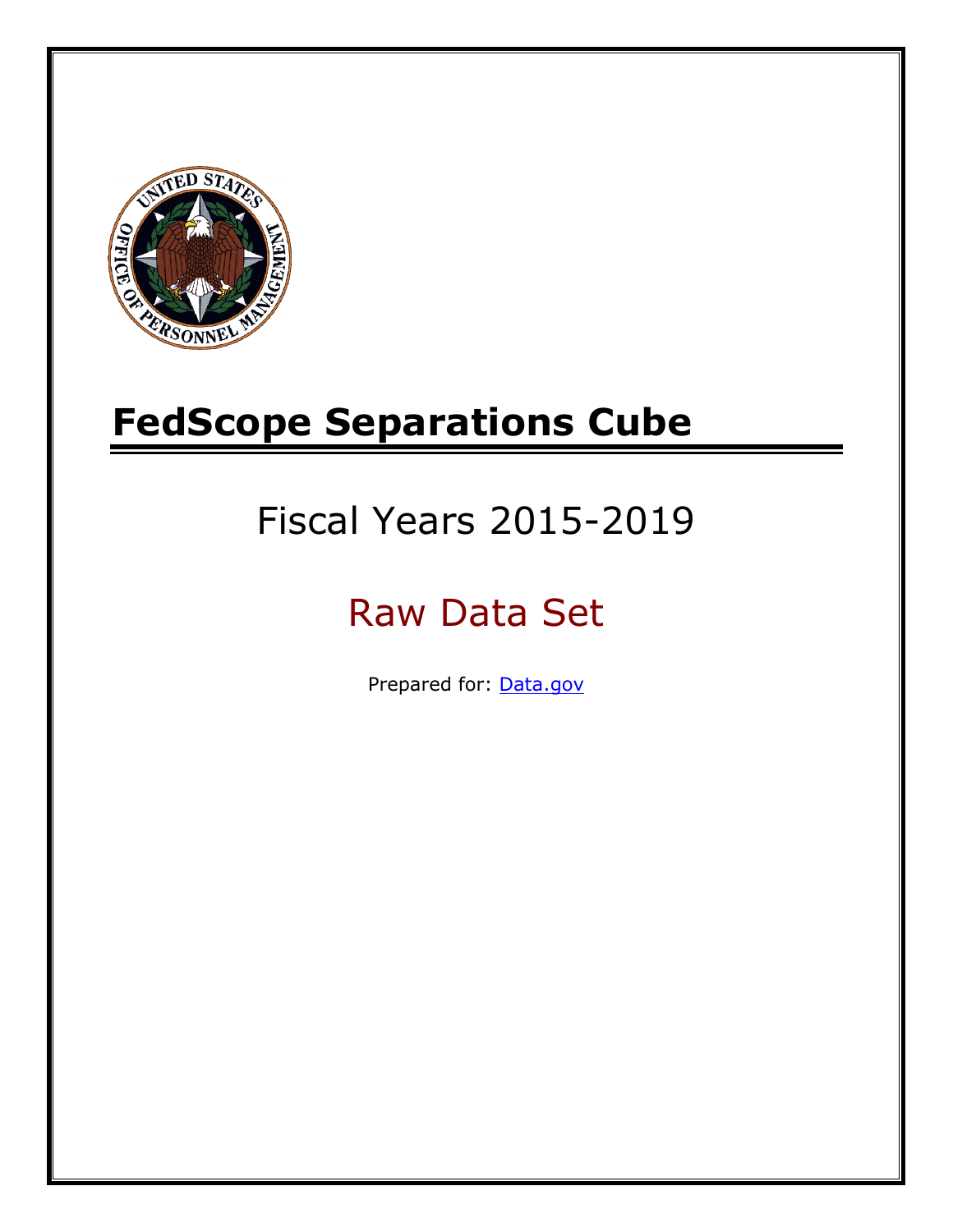

# **Table of Contents**

| $\mathbf{1}$   | <b>OVERVIEW</b>                                 | 3              |
|----------------|-------------------------------------------------|----------------|
| 1.1            | Purpose                                         |                |
| 1.2            | <b>Scope</b>                                    |                |
| $\overline{2}$ | <b>RAW DATA SET FILE</b>                        |                |
| 2.1            | <b>SEPDATA</b>                                  |                |
| 3              | <b>DIMENSION TRANSLATIONS FILES</b>             | <b>33335</b>   |
| 3.1            | Agency                                          | 5              |
| 3.2            | Separation                                      |                |
| 3.3            | <b>Date</b>                                     | $\frac{5}{6}$  |
| 3.4            | Age                                             | $\overline{6}$ |
| 3.5            | General Schedule & Equivalent Grade             | $\overline{7}$ |
| 3.6            | Length of Service                               | 8              |
| 3.7            | Location                                        | 8              |
| 3.8            | Occupation                                      | 9              |
| 3.9            | <b>Occupation Category</b>                      | 9              |
|                | 3.10 Pay Plan & Grade                           | 10             |
|                | 3.11 Salary Level                               | 10             |
|                | 3.12 Type of Appointment                        | 11             |
|                | 3.13 Work Schedule                              | 11             |
|                | 3.14 Count                                      | 12             |
|                | 3.15 Average Salary                             | 12             |
|                | 3.16 Average Length of Service                  | 12             |
| $\overline{4}$ | <b>DATA DEFINITIONS</b>                         | 13             |
| 4.1            | Agency                                          | 13             |
| 4.2            | <b>Separations</b>                              | 13             |
| 4.3            | <b>Date</b>                                     | 14             |
| 4.4            | Age                                             | 14             |
| 4.5            | <b>General Schedule &amp; Equivalent Grade</b>  | 15             |
| 4.6            | <b>Length of Service</b>                        | 15             |
| 4.7            | Location                                        | 15             |
| 4.8            | Occupation                                      | 15             |
| 4.9            | <b>Occupation Category</b>                      | 15             |
| 4.10           | Pay Plan & Grade                                | 15             |
|                | 4.11 Salary Level                               | 15             |
|                | 4.12 Type of Appointment                        | 16             |
|                | 4.13 Work Schedule                              | 16             |
|                | 4.14 Count                                      | 16             |
|                | 4.15 Average Salary                             | 16             |
|                | 4.16 Average Length of Service                  | 16             |
| 5              | <b>APPENDIX</b>                                 | 17             |
|                | Source: FedScope (http://www.fedscope.opm.gov/) | $\mathbf{1}$   |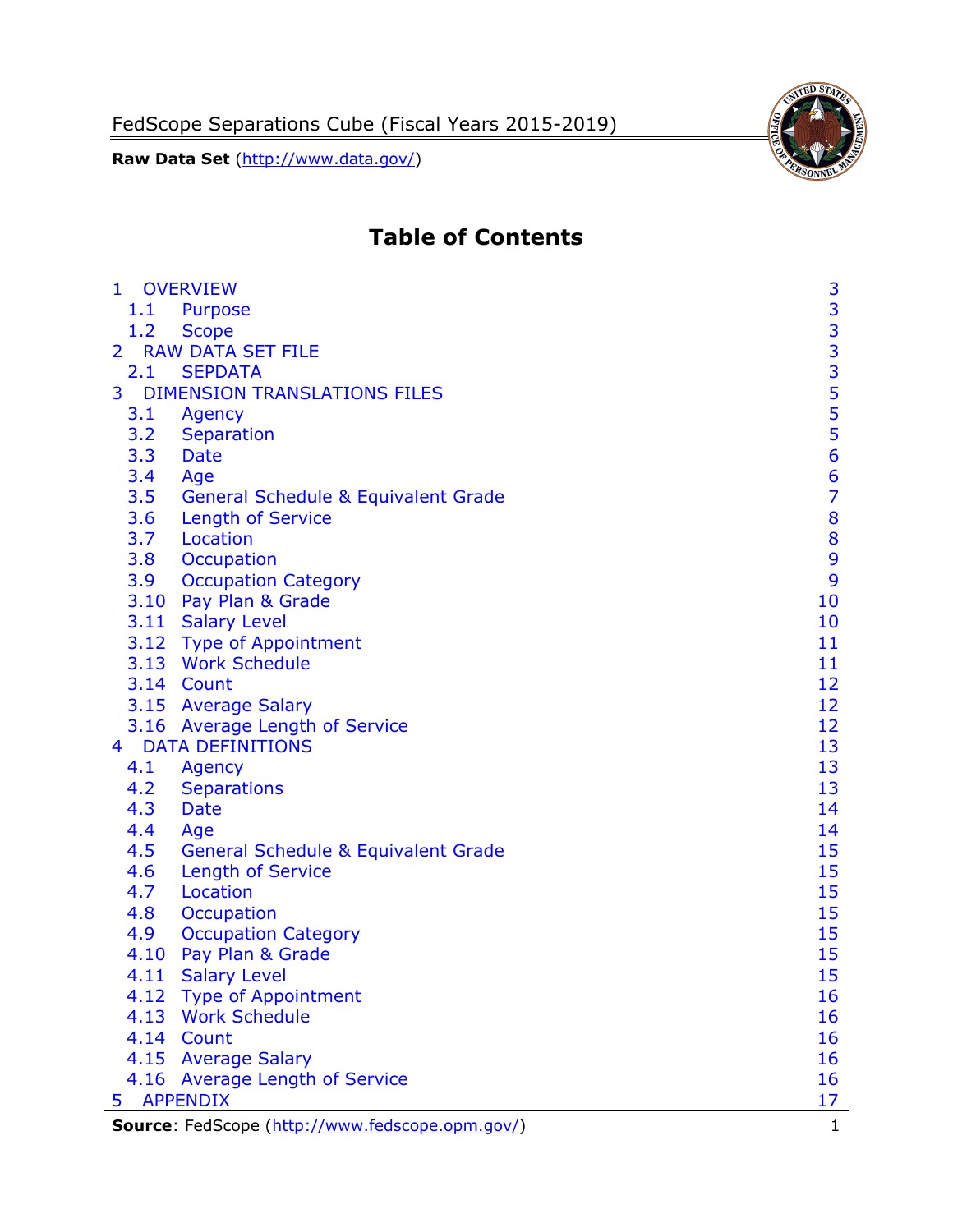

5.2 [FedScope General Public Web Site](#page-17-2)

# **Listing of Tables**

| Table 2.1: SEPDATA.TXT Record Layout   | 4  |
|----------------------------------------|----|
| Table 3.1: DTagy.txt Record Layout     | 5  |
| Table 3.2: DTsep.txt Record Layout     | 5  |
| Table 3.3: DTefdate.txt Record Layout  | 6  |
| Table 3.4: DTagelvl.txt Record Layout  | 6  |
| Table 3.5: DTgsegrd.txt Record Layout  | 7  |
| Table 3.6: DTloslvl.txt Record Layout  | 8  |
| Table 3.7: DTloc.txt Record Layout     | 8  |
| Table 3.8: DTocc.txt Record Layout     | 9  |
| Table 3.9: DTpatco.txt Record Layout   | 9  |
| Table 3.10: DTppgrd.txt Record Layout  | 10 |
| Table 3.11: DTsallvl.txt Record Layout | 10 |
| Table 3.12: DTtoa.txt Record Layout    | 11 |
| Table 3.13: DTwrksch.txt Record Layout | 11 |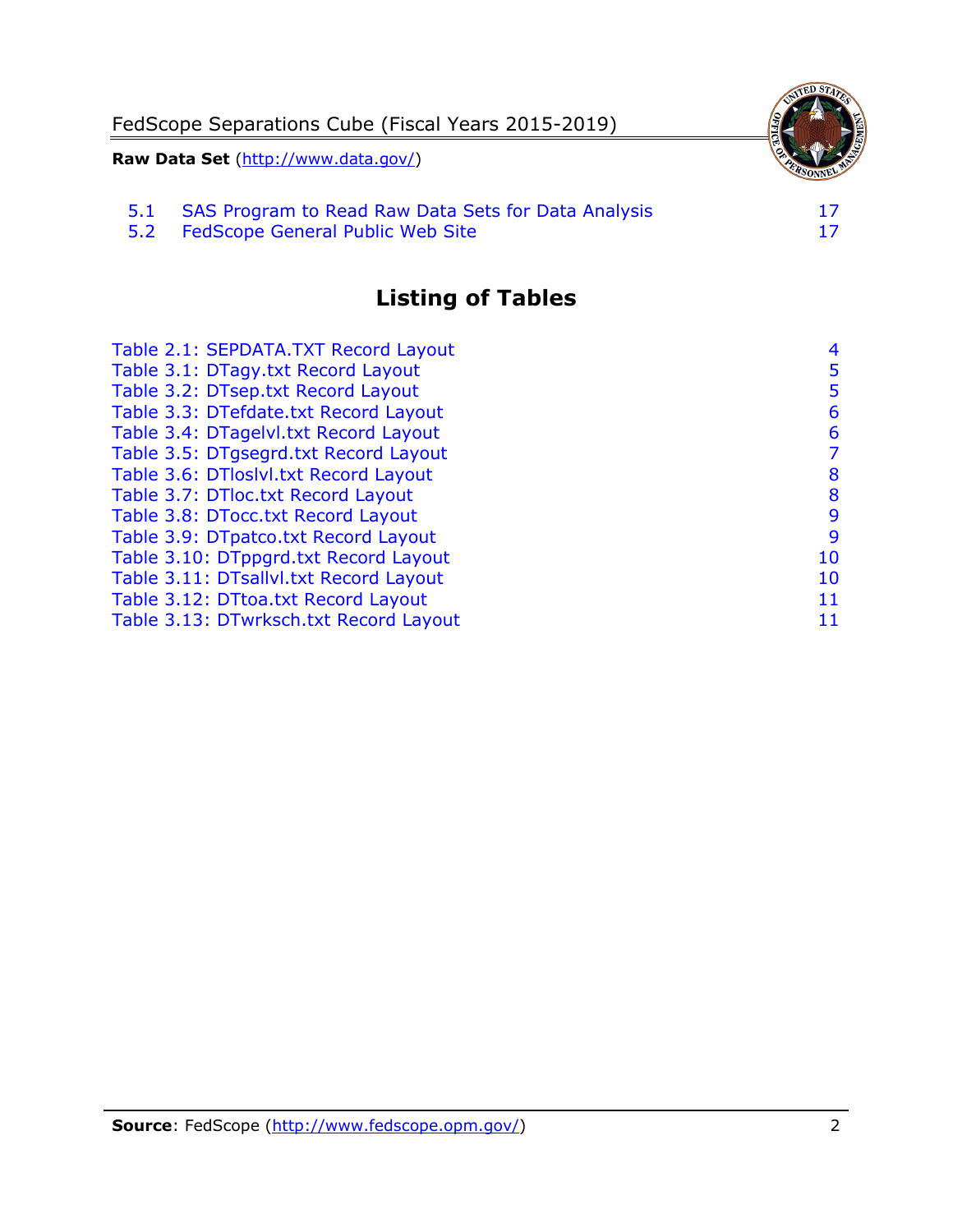FedScope Separations Cube (Fiscal Years 2015-2019)

**Raw Data Set** (http://www.data.gov/)



## <span id="page-3-0"></span>**1 OVERVIEW**

#### <span id="page-3-1"></span>*1.1 Purpose*

The purpose of this raw data set is to increase public access to high value, machine readable datasets generated by the U.S. Office of Personnel Management. The FedScope Separations Cube data sets are available via [Data.gov.](http://www.data.gov/)

#### <span id="page-3-2"></span>*1.2 Scope*

The scope of this raw data set includes all data elements used in the creation of the FedScope Separations Cube [\(http://www.fedscope.opm.gov/\)](http://www.fedscope.opm.gov/). **NOTE**: Starting in FY 2010, the OPM Statistical Data Mart (SDM) is the source for all FedScope data. The SDM is processed data from the Enterprise Human Resources Integration (EHRI) data warehouse. Data is processed on a quarterly basis (i.e. March, June, September and December).

## <span id="page-3-3"></span>**2 RAW DATA SET FILE**

## <span id="page-3-4"></span>*2.1 SEPDATA*

This "**delimited**" (comma separated value (**CSV**)) raw data set provides the actual number of personnel actions ("Transfer-Outs" and "Separations from the Federal Service") that have taken place within Fiscal Years 2015-2019. Each column value is separated by a "**comma**" from the next column's value and each row starts a new record. Each record contains 17 data elements. The record layout for SEPDATA.TXT is depicted in [Table 2.1](#page-4-0) below: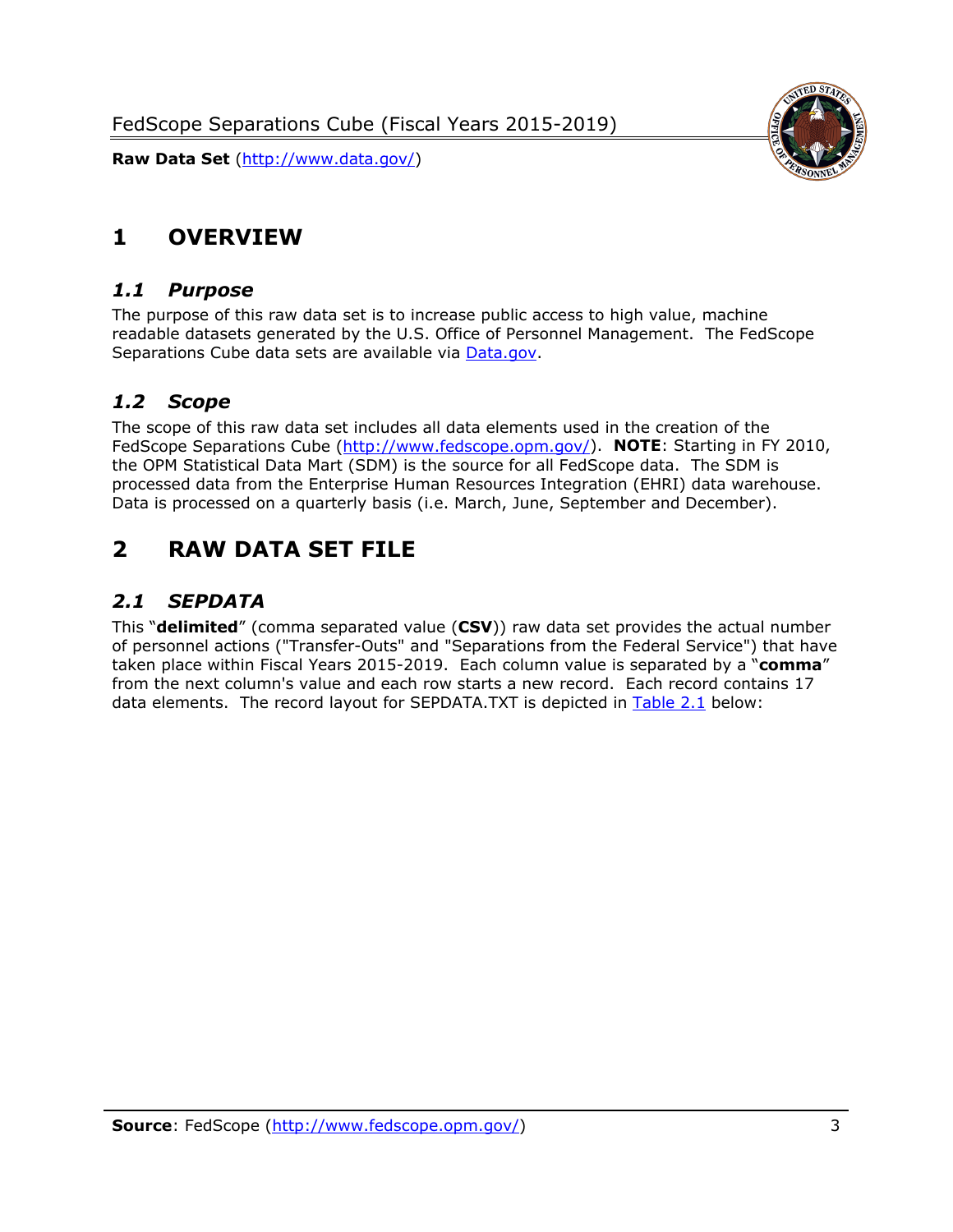

<span id="page-4-0"></span>

| <b>Data</b><br><b>Column</b> | <b>DATA ELEMENT NAME</b>            | <b>CSV</b><br><b>Column</b><br><b>Name</b> | <b>CSV</b><br><b>Column</b><br><b>Format</b> |
|------------------------------|-------------------------------------|--------------------------------------------|----------------------------------------------|
|                              | Agency                              | <b>AGYSUB</b>                              | <b>TEXT</b>                                  |
| 2                            | Separation                          | <b>SEP</b>                                 | <b>TEXT</b>                                  |
| 3                            | Date                                | <b>EFDATE</b>                              | TEXT                                         |
| 4                            | Age                                 | <b>AGELVL</b>                              | <b>TEXT</b>                                  |
| 5                            | General Schedule & Equivalent Grade | <b>GSEGRD</b>                              | <b>TEXT</b>                                  |
| 6                            | Length of Service                   | <b>LOSLVL</b>                              | TEXT                                         |
| 7                            | Location                            | <b>LOC</b>                                 | <b>TEXT</b>                                  |
| 8                            | Occupation                          | <b>OCC</b>                                 | <b>TEXT</b>                                  |
| 9                            | <b>Occupation Category</b>          | <b>PATCO</b>                               | TEXT                                         |
| 10                           | Pay Plan & Grade                    | <b>PPGRD</b>                               | TEXT                                         |
| 11                           | Salary Level                        | <b>SALLVL</b>                              | TEXT                                         |
| 12                           | Type of Appointment                 | <b>TOA</b>                                 | TEXT                                         |
| 13                           | Work Schedule                       | <b>WORKSCH</b>                             | TEXT                                         |
| 14                           | Count                               | <b>COUNT</b>                               | <b>NUMERIC</b>                               |
| 15                           | <b>Average Salary</b>               | <b>SALARY</b>                              | <b>NUMERIC</b>                               |
| 16                           | Average Length of Service           | LOS                                        | <b>NUMERIC</b>                               |
|                              | <b>Total Records: 1,113,647</b>     |                                            |                                              |

#### **Table 2.1: SEPDATA.TXT Record Layout**

**NOTE**: If importing this table (data set) into Excel, change the "column data format" for columns 1-13 from "General" to "Text". Columns 14-16 can be imported as "General" data format. In Excel, the "General" data format converts numeric values to numbers. Columns 1-13 are TEXT fields; Columns 14-16 are NUMERIC fields.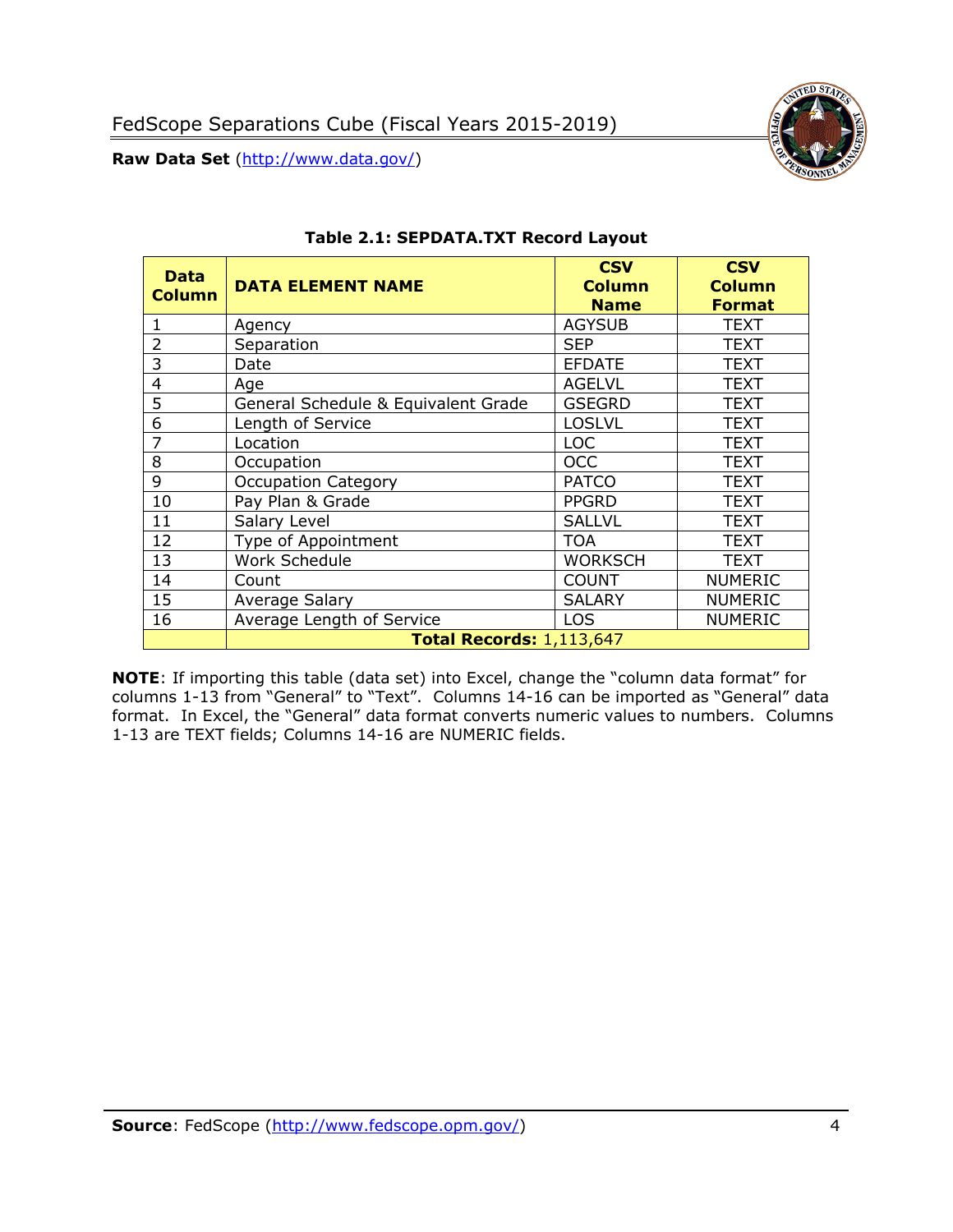

# <span id="page-5-0"></span>**3 DIMENSION TRANSLATIONS FILES**

#### <span id="page-5-1"></span>*3.1 Agency*

This "**delimited**" (comma separated value (**CSV**)) data file provides translations for the agency data element contained in the separations data file (SEPDATA.TXT). See [Table 2.1.](#page-4-0) Each column value is separated by a "**comma**" from the next column's value and each row starts a new record. Each record contains 6 data elements. The record layout for DTagy.txt is depicted in [Table 3.1](#page-5-3) below:

<span id="page-5-3"></span>

| <b>Data</b><br><b>Column</b> | <b>DATA ELEMENT NAME</b>       | <b>CSV</b><br><b>Column</b><br><b>Name</b> | <b>CSV</b><br><b>Column</b><br><b>Format</b> |
|------------------------------|--------------------------------|--------------------------------------------|----------------------------------------------|
|                              | Agency Type                    | <b>AGYTYP</b>                              | <b>TEXT</b>                                  |
|                              | <b>Agency Type Translation</b> | <b>AGYTYPT</b>                             | <b>TEXT</b>                                  |
| 3                            | Agency                         | AGY                                        | <b>TEXT</b>                                  |
|                              | <b>Agency Translation</b>      | <b>AGYT</b>                                | <b>TEXT</b>                                  |
|                              | Agency Sub element             | <b>AGYSUB</b>                              | <b>TEXT</b>                                  |
| 6                            | Agency Sub element Translation | <b>AGYSUBT</b>                             | <b>TEXT</b>                                  |
| <b>Total Records: 566</b>    |                                |                                            |                                              |

#### **Table 3.1: DTagy.txt Record Layout**

**NOTE**: If importing this table (data set) into Excel, change the "column data format" for columns 1-6 from "General" to "Text".

#### <span id="page-5-2"></span>*3.2 Separation*

This "**delimited**" (comma separated value (**CSV**)) data file provides translations for the accession data element contained in the separations data file (SEPDATA.TXT). See [Table](#page-4-0)  [2.1.](#page-4-0) Each column value is separated by a "**comma**" from the next column's value and each row starts a new record. Each record contains 2 data elements. The record layout for DTsep.txt is depicted in [Table 3.2](#page-5-4) below:

<span id="page-5-4"></span>

| <b>Data</b><br><b>Column</b> | <b>DATA ELEMENT NAME</b>      | <b>CSV</b><br><b>Column</b><br><b>Name</b> | <b>CSV</b><br><b>Column</b><br><b>Format</b> |
|------------------------------|-------------------------------|--------------------------------------------|----------------------------------------------|
|                              | Separation                    | <b>SEP</b>                                 | TFXT                                         |
|                              | <b>Separation Translation</b> | <b>SFPT</b>                                | TFXT                                         |
| <b>Total Records: 11</b>     |                               |                                            |                                              |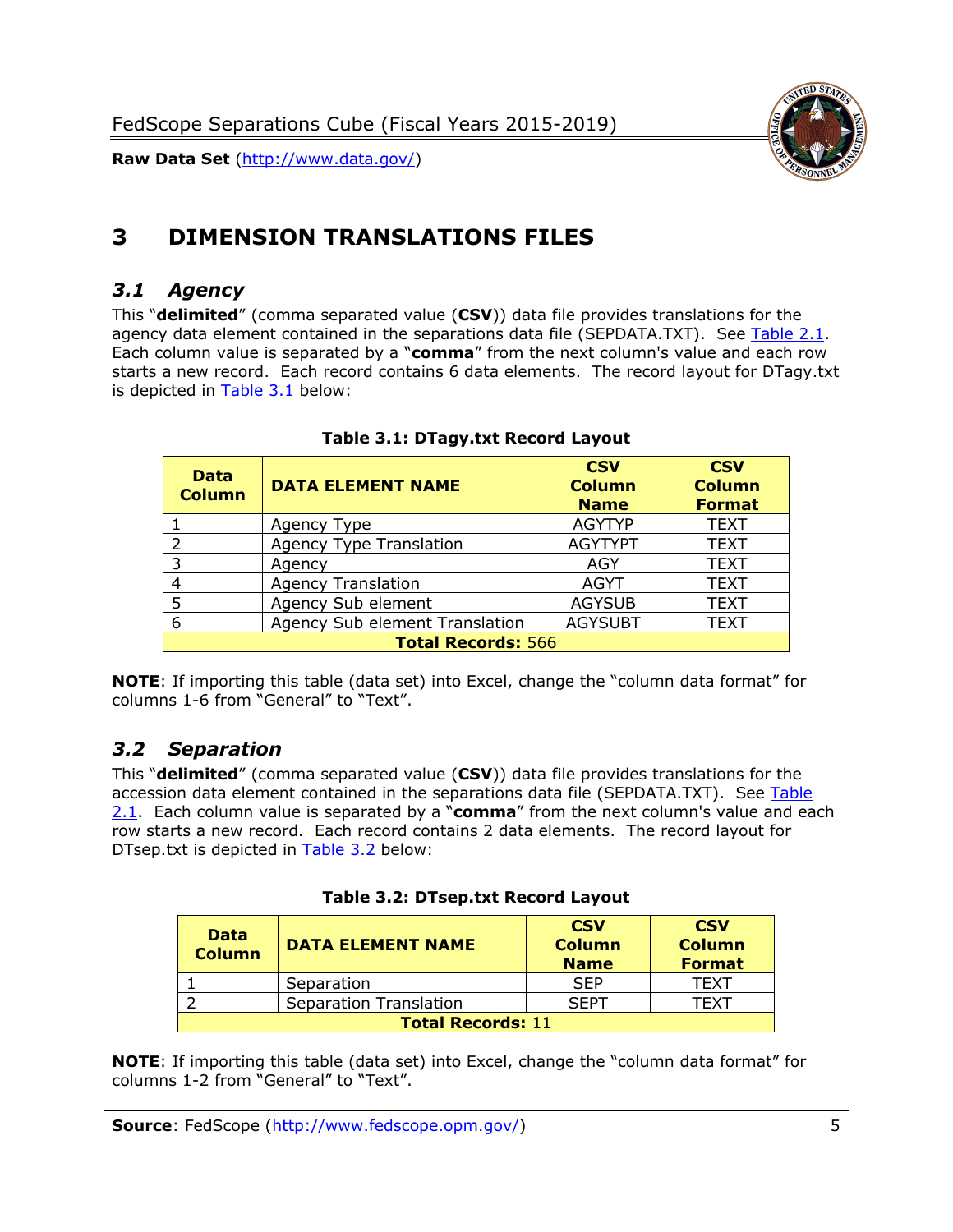

## <span id="page-6-0"></span>*3.3 Date*

This "**delimited**" (comma separated value (**CSV**)) data file provides translations for the date data element contained in the separations data file (SEPDATA.TXT). See [Table 2.1.](#page-4-0) Each column value is separated by a "**comma**" from the next column's value and each row starts a new record. Each record contains 4 data elements. The record layout for DTefdate.txt is depicted in [Table 3.3](#page-6-2) below:

<span id="page-6-2"></span>

| <b>Data</b><br><b>Column</b> | <b>DATA ELEMENT NAME</b>       | <b>CSV</b><br><b>Column</b><br><b>Name</b> | <b>CSV</b><br><b>Column</b><br><b>Format</b> |
|------------------------------|--------------------------------|--------------------------------------------|----------------------------------------------|
|                              | <b>Fiscal Year</b>             | FY                                         | <b>TEXT</b>                                  |
| っ                            | <b>Fiscal Year Translation</b> | <b>FYT</b>                                 | <b>TEXT</b>                                  |
| 3                            | Quarter                        | <b>OTR</b>                                 | <b>TEXT</b>                                  |
|                              | <b>Quarter Translation</b>     | <b>QTRT</b>                                | <b>TEXT</b>                                  |
| 5                            | Date                           | <b>EFDATE</b>                              | <b>TEXT</b>                                  |
| 6                            | Date Translation               | <b>EFDATET</b>                             | TEXT                                         |
| <b>Total Records: 60</b>     |                                |                                            |                                              |

#### **Table 3.3: DTefdate.txt Record Layout**

**NOTE**: If importing this table (data set) into Excel, change the "column data format" for columns 1-4 from "General" to "Text".

## <span id="page-6-1"></span>*3.4 Age*

This "**delimited**" (comma separated value (**CSV**)) data file provides translations for the age data element contained in the separations data file (SEPDATA.TXT). See [Table 2.1.](#page-4-0) Each column value is separated by a "**comma**" from the next column's value and each row starts a new record. Each record contains 2 data elements. The record layout for DTagelvl.txt is depicted in [Table 3.4](#page-6-3) below:

<span id="page-6-3"></span>

| <b>Data</b><br><b>Column</b> | <b>DATA ELEMENT NAME</b> | <b>CSV</b><br><b>Column</b><br><b>Name</b> | <b>CSV</b><br><b>Column</b><br><b>Format</b> |
|------------------------------|--------------------------|--------------------------------------------|----------------------------------------------|
|                              | Age                      | <b>AGELVL</b>                              | <b>TFXT</b>                                  |
|                              | <b>Age Translation</b>   | <b>AGELVLT</b>                             | TFXT                                         |
| <b>Total Records: 12</b>     |                          |                                            |                                              |

#### **Table 3.4: DTagelvl.txt Record Layout**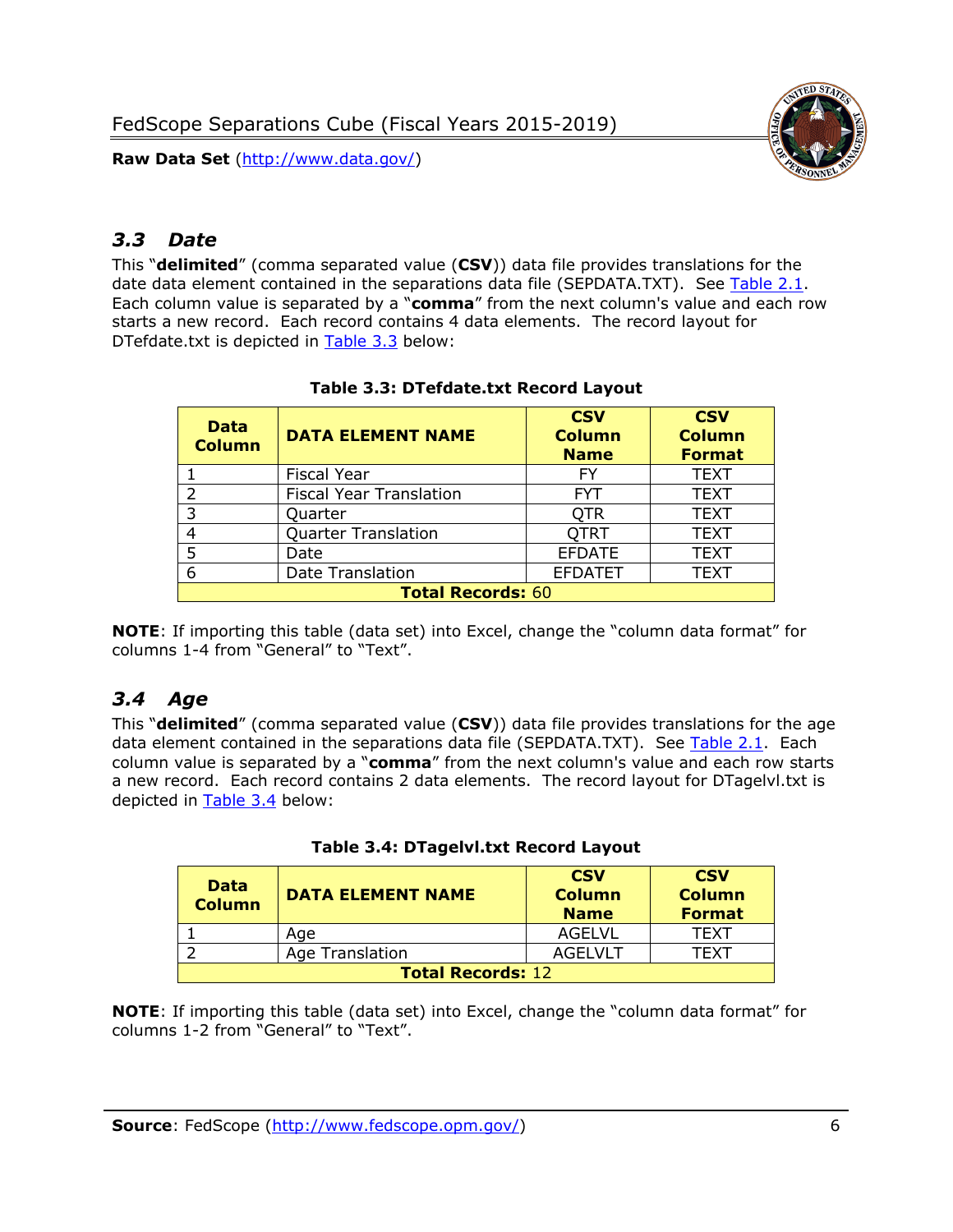

## <span id="page-7-0"></span>*3.5 General Schedule & Equivalent Grade*

This "**delimited**" (comma separated value (**CSV**)) data file provides translations for the general schedule & equivalent grade data element contained in the separations data file (SEPDATA.TXT). See [Table 2.1.](#page-4-0) Each column value is separated by a "**comma**" from the next column's value and each row starts a new record. Each record contains 1 data element. The record layout for DTgsegrd.txt is depicted in **Table 3.5** below:

#### **Table 3.5: DTgsegrd.txt Record Layout**

<span id="page-7-1"></span>

| <b>Data</b><br><b>Column</b> | <b>DATA ELEMENT NAME</b>            | <b>CSV</b><br><b>Column</b><br><b>Name</b> | <b>CSV</b><br><b>Column</b><br><b>Format</b> |
|------------------------------|-------------------------------------|--------------------------------------------|----------------------------------------------|
|                              | General Schedule & Equivalent Grade | GSEGRD                                     | TFXT                                         |
| <b>Total Records: 17</b>     |                                     |                                            |                                              |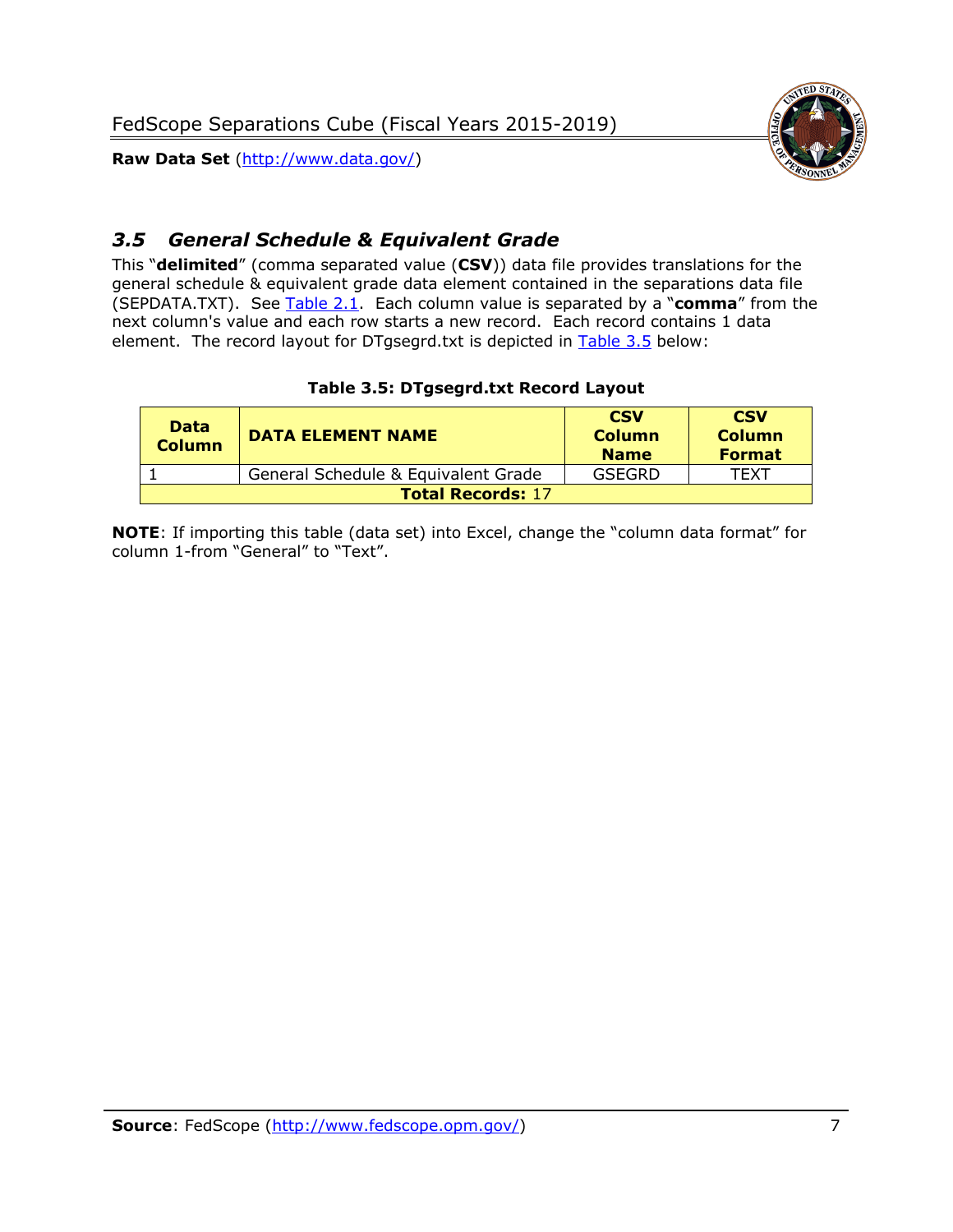

## <span id="page-8-0"></span>*3.6 Length of Service*

This "**delimited**" (comma separated value (**CSV**)) data file provides translations for the length of service data element contained in the separations data file (SEPDATA.TXT). See [Table 2.1.](#page-4-0) Each column value is separated by a "**comma**" from the next column's value and each row starts a new record. Each record contains 2 data elements. The record layout for DTloslvl.txt is depicted in [Table 3.6](#page-8-2) below:

#### **Table 3.6: DTloslvl.txt Record Layout**

<span id="page-8-2"></span>

| <b>Data</b><br><b>Column</b> | <b>DATA ELEMENT NAME</b>      | <b>CSV</b><br><b>Column</b><br><b>Name</b> | <b>CSV</b><br><b>Column</b><br><b>Format</b> |
|------------------------------|-------------------------------|--------------------------------------------|----------------------------------------------|
|                              | Length of Service             | <b>LOSLVL</b>                              | TFXT                                         |
|                              | Length of Service Translation | LOSLVLT                                    | TFXT                                         |
| <b>Total Records: 11</b>     |                               |                                            |                                              |

**NOTE**: If importing this table (data set) into Excel, change the "column data format" for columns 1-2 from "General" to "Text".

## <span id="page-8-1"></span>*3.7 Location*

This "**delimited**" (comma separated value (**CSV**)) data file provides translations for the location data element contained in the separations data file (SEPDATA.TXT). See [Table 2.1.](#page-4-0) Each column value is separated by a "**comma**" from the next column's value and each row starts a new record. Each record contains 4 data elements. The record layout for DTloc.txt is depicted in [Table 3.7](#page-8-3) below:

<span id="page-8-3"></span>

| <b>Data</b><br><b>Column</b> | <b>DATA ELEMENT NAME</b>         | <b>CSV</b><br><b>Column</b><br><b>Name</b> | <b>CSV</b><br><b>Column</b><br><b>Format</b> |
|------------------------------|----------------------------------|--------------------------------------------|----------------------------------------------|
|                              | Location Type                    | <b>LOCTYP</b>                              | <b>TEXT</b>                                  |
| $\mathcal{P}$                | <b>Location Type Translation</b> | <b>LOCTYPT</b>                             | <b>TEXT</b>                                  |
| 3                            | State/Country                    | <b>LOC</b>                                 | <b>TEXT</b>                                  |
|                              | <b>State/Country Translation</b> | <b>LOCT</b>                                | <b>TEXT</b>                                  |
| <b>Total Records: 211</b>    |                                  |                                            |                                              |

#### **Table 3.7: DTloc.txt Record Layout**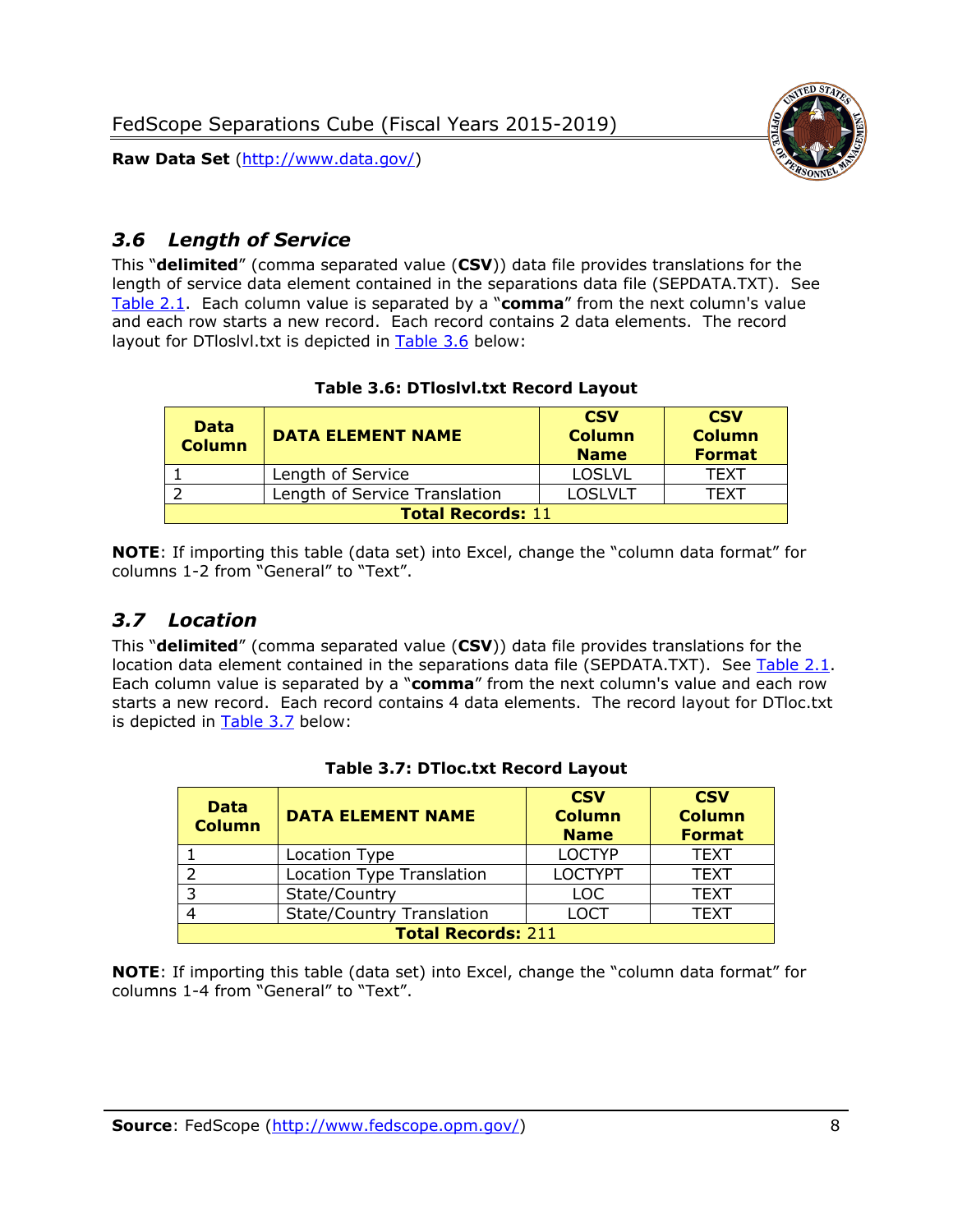



## <span id="page-9-0"></span>*3.8 Occupation*

This "**delimited**" (comma separated value (**CSV**)) data file provides translations for the occupation data element contained in the separations data file (SEPDATA.TXT). See [Table](#page-4-0)  [2.1.](#page-4-0) Each column value is separated by a "**comma**" from the next column's value and each row starts a new record. Each record contains 6 data elements. The record layout for DTocc.txt is depicted in [Table 3.8](#page-9-2) below:

<span id="page-9-2"></span>

| <b>Data</b><br><b>Column</b> | <b>DATA ELEMENT NAME</b>             | <b>CSV</b><br><b>Column</b><br><b>Name</b> | <b>CSV</b><br><b>Column</b><br><b>Format</b> |
|------------------------------|--------------------------------------|--------------------------------------------|----------------------------------------------|
|                              | Occupation Type                      | <b>OCCTYP</b>                              | <b>TEXT</b>                                  |
|                              | <b>Occupation Type Translation</b>   | <b>OCCTYPT</b>                             | <b>TEXT</b>                                  |
|                              | <b>Occupation Family</b>             | <b>OCCFAM</b>                              | <b>TEXT</b>                                  |
|                              | <b>Occupation Family Translation</b> | <b>OCCFAMT</b>                             | <b>TEXT</b>                                  |
|                              | Occupation                           | <b>OCC</b>                                 | <b>TEXT</b>                                  |
|                              | <b>Occupation Translation</b>        | <b>OCCT</b>                                | <b>TEXT</b>                                  |
| <b>Total Records: 685</b>    |                                      |                                            |                                              |

#### **Table 3.8: DTocc.txt Record Layout**

**NOTE**: If importing this table (data set) into Excel, change the "column data format" for columns 1-6 from "General" to "Text".

#### <span id="page-9-1"></span>*3.9 Occupation Category*

This "**delimited**" (comma separated value (**CSV**)) data file provides translations for the occupation category data element contained in the separations data file (SEPDATA.TXT). See [Table 2.1.](#page-4-0) Each column value is separated by a "**comma**" from the next column's value and each row starts a new record. Each record contains 2 data elements. The record layout for DTpatco.txt is depicted in **Table 3.9** below:

<span id="page-9-3"></span>

| Data<br><b>Column</b>   | <b>DATA ELEMENT NAME</b>               | <b>CSV</b><br><b>Column</b><br><b>Name</b> | <b>CSV</b><br><b>Column</b><br><b>Format</b> |
|-------------------------|----------------------------------------|--------------------------------------------|----------------------------------------------|
|                         | <b>Occupation Category</b>             | <b>PATCO</b>                               | <b>TEXT</b>                                  |
|                         | <b>Occupation Category Translation</b> | <b>PATCOT</b>                              | TFXT                                         |
| <b>Total Records: 7</b> |                                        |                                            |                                              |

**Table 3.9: DTpatco.txt Record Layout**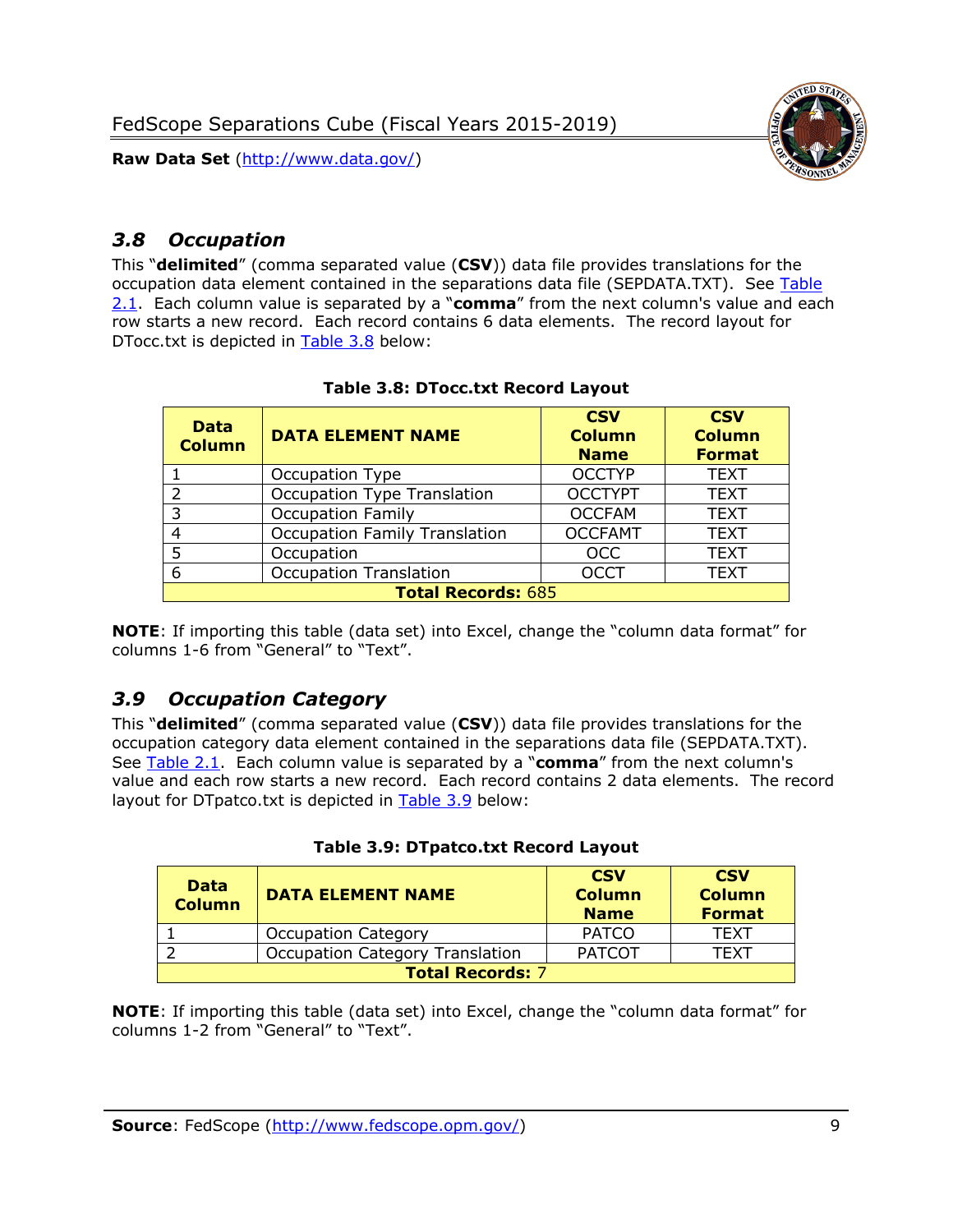

## <span id="page-10-0"></span>*3.10 Pay Plan & Grade*

This "**delimited**" (comma separated value (**CSV**)) data file provides translations for the pay plan & grade data element contained in the separations data file (SEPDATA.TXT). See [Table](#page-4-0)  [2.1.](#page-4-0) Each column value is separated by a "**comma**" from the next column's value and each row starts a new record. Each record contains 7 data elements. The record layout for DTppgrd.txt is depicted in [Table 3.10](#page-10-2) below:

<span id="page-10-2"></span>

| <b>Data</b><br><b>Column</b> | <b>DATA ELEMENT NAME</b>   | <b>CSV</b><br><b>Column</b><br><b>Name</b> | <b>CSV</b><br><b>Column</b><br><b>Format</b> |
|------------------------------|----------------------------|--------------------------------------------|----------------------------------------------|
|                              | Pay Plan Type              | <b>PPTYP</b>                               | <b>TEXT</b>                                  |
| $\mathcal{D}$                | Pay Plan Type Translation  | <b>PPTYPT</b>                              | <b>TEXT</b>                                  |
| 3                            | Pay Plan Group             | <b>PPGROUP</b>                             | <b>TEXT</b>                                  |
| 4                            | Pay Plan Group Translation | <b>PPGROUPT</b>                            | <b>TEXT</b>                                  |
| 5                            | Pay Plan                   | <b>PAYPLAN</b>                             | <b>TEXT</b>                                  |
| 6                            | Pay Plan Translation       | PAYPLANT                                   | <b>TEXT</b>                                  |
|                              | Pay Plan & Grade           | <b>PPGRD</b>                               | <b>TEXT</b>                                  |
| <b>Total Records: 1,033</b>  |                            |                                            |                                              |

#### **Table 3.10: DTppgrd.txt Record Layout**

**NOTE**: If importing this table (data set) into Excel, change the "column data format" for columns 1-7 from "General" to "Text".

## <span id="page-10-1"></span>*3.11 Salary Level*

This "**delimited**" (comma separated value (**CSV**)) data file provides translations for the salary level data element contained in the separations data file (SEPDATA.TXT). See [Table](#page-4-0)  [2.1.](#page-4-0) Each column value is separated by a "**comma**" from the next column's value and each row starts a new record. Each record contains 2 data elements. The record layout for DTpaylvl.txt is depicted in [Table 3.11](#page-10-3) below:

<span id="page-10-3"></span>

| <b>Data</b><br><b>Column</b> | <b>DATA ELEMENT NAME</b>        | <b>CSV</b><br><b>Column</b><br><b>Name</b> | <b>CSV</b><br><b>Column</b><br><b>Format</b> |
|------------------------------|---------------------------------|--------------------------------------------|----------------------------------------------|
|                              | Salary Level                    | <b>SALLVL</b>                              | TFXT                                         |
|                              | <b>Salary Level Translation</b> | <b>SALLVLT</b>                             | TFXT                                         |
| <b>Total Records: 26</b>     |                                 |                                            |                                              |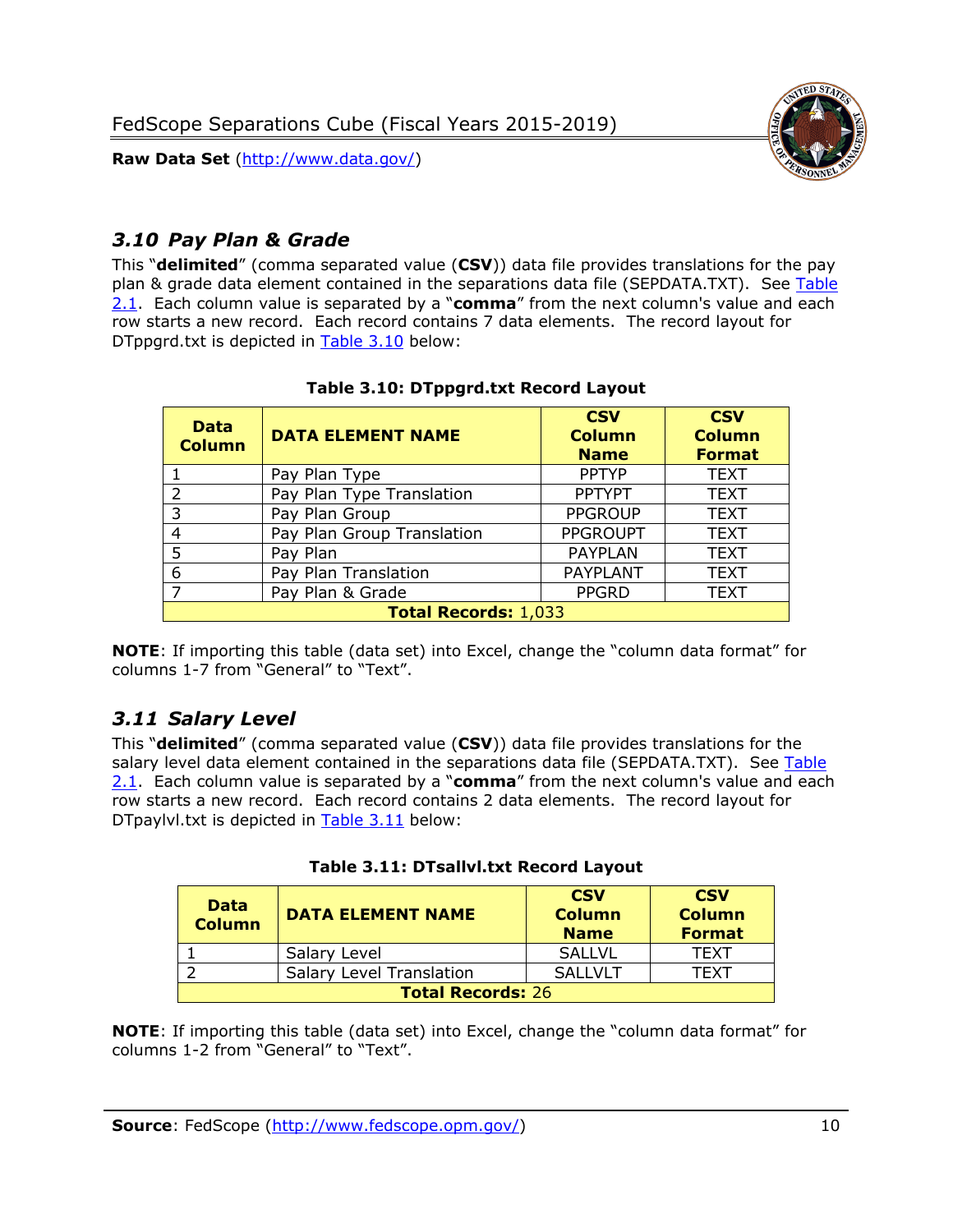

## <span id="page-11-0"></span>*3.12 Type of Appointment*

This "**delimited**" (comma separated value (**CSV**)) data file provides translations for the type of appointment data element contained in the separations data file (SEPDATA.TXT). See [Table 2.1.](#page-4-0) Each column value is separated by a "**comma**" from the next column's value and each row starts a new record. Each record contains 4 data elements. The record layout for DTtoa.txt is depicted in [Table 3.12](#page-11-2) below:

<span id="page-11-2"></span>

| <b>Data</b><br><b>Column</b> | <b>DATA ELEMENT NAME</b>             | <b>CSV</b><br><b>Column</b><br><b>Name</b> | <b>CSV</b><br><b>Column</b><br><b>Format</b> |
|------------------------------|--------------------------------------|--------------------------------------------|----------------------------------------------|
|                              | Type of Appointment Type             | <b>TOATYP</b>                              | <b>TEXT</b>                                  |
|                              | Type of Appointment Type Translation | <b>TOATYPT</b>                             | <b>TEXT</b>                                  |
| 3                            | Type of Appointment                  | TOA                                        | <b>TEXT</b>                                  |
| 4                            | Type of Appointment Translation      | <b>TOAT</b>                                | <b>TEXT</b>                                  |
| <b>Total Records: 22</b>     |                                      |                                            |                                              |

#### **Table 3.12: DTtoa.txt Record Layout**

**NOTE**: If importing this table (data set) into Excel, change the "column data format" for columns 1-4 from "General" to "Text".

#### <span id="page-11-1"></span>*3.13 Work Schedule*

This "**delimited**" (comma separated value (**CSV**)) data file provides translations for the work schedule data element contained in the separations data file (SEPDATA.TXT). See [Table 2.1.](#page-4-0) Each column value is separated by a "**comma**" from the next column's value and each row starts a new record. Each record contains 4 data elements. The record layout for DTwrksch.txt is depicted in [Table 3.13](#page-11-3) below:

<span id="page-11-3"></span>

| <b>Data</b><br><b>Column</b> | <b>DATA ELEMENT NAME</b>       | <b>CSV</b><br><b>Column</b><br><b>Name</b> | <b>CSV</b><br><b>Column</b><br><b>Format</b> |
|------------------------------|--------------------------------|--------------------------------------------|----------------------------------------------|
|                              | Work Schedule Type             | <b>WSTYP</b>                               | <b>TEXT</b>                                  |
|                              | Work Schedule Type Translation | <b>WSTYPT</b>                              | <b>TEXT</b>                                  |
|                              | Work Schedule                  | <b>WORKSCH</b>                             | <b>TEXT</b>                                  |
|                              | Work Schedule Translation      | <b>WORKSCHT</b>                            | <b>TEXT</b>                                  |
| <b>Total Records: 13</b>     |                                |                                            |                                              |

#### **Table 3.13: DTwrksch.txt Record Layout**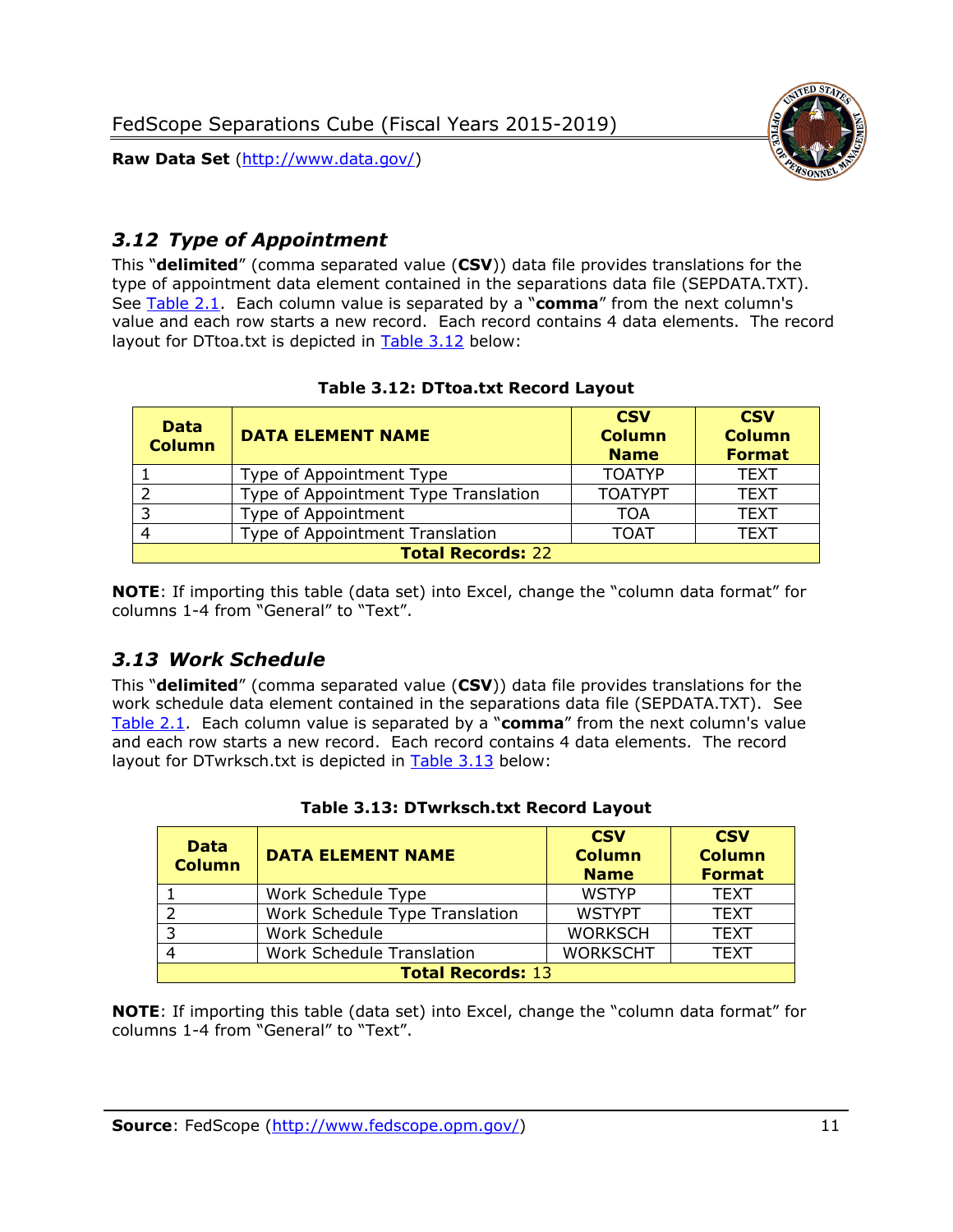FedScope Separations Cube (Fiscal Years 2015-2019)

**Raw Data Set** (http://www.data.gov/)



## <span id="page-12-0"></span>*3.14 Count*

There is no translation file for this data element. Every record in the separations population data file (SEPDATA.TXT) contains a value of "1" for this field. See Chapter  $4.14$  for definition of [Count.](#page-16-2)

## <span id="page-12-1"></span>*3.15 Average Salary*

There is no translation file for this data element. See Chapter  $4.15$  for definition of Average **Salary** 

## <span id="page-12-2"></span>*3.16 Average Length of Service*

There is no translation file for this data element. See Chapter  $4.16$  for definition of Average [Length of Service.](#page-16-4)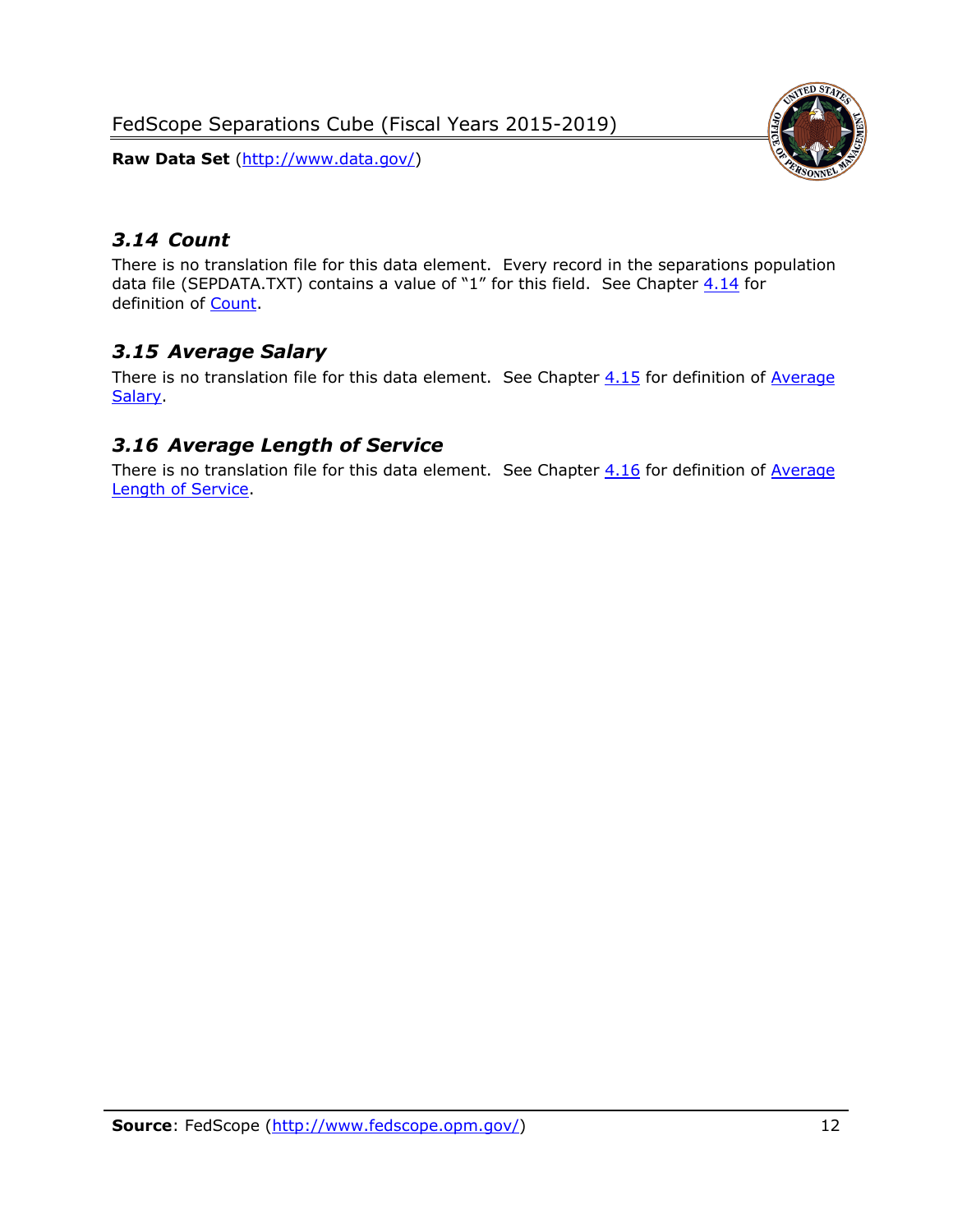



# <span id="page-13-0"></span>**4 DATA DEFINITIONS**

#### <span id="page-13-1"></span>*4.1 Agency*

<span id="page-13-2"></span>The employing organization.

#### *4.2 Separations*

A personnel action resulting in the loss of an employee from an agency's staff. For the purposes of FedScope, furloughs, suspensions, leave without pay, and placement in nonpay status for seasonal employees are excluded. The following types of separations are included.

#### 1. **Transfers-Out**

Movement of a single employee, or group of employees, to another agency with a break in service of 3 days or less.

- a. *Individual Transfer* Transfer-out of an individual employee.
- b. *Mass Transfer* Transfer-out of a group whose function was moved to another agency.

#### 2. **Separations from Federal Civil Service**

#### a. **Quits**

Voluntary resignation by an employee, abandoning one's position, joining the military, or failing to return from military furlough. Quits also include separations by the agency if an employee declines a new position or relocation.

#### b. **Retirements**

Separation entitling employee to immediate annuity.

• *Voluntary*

Employee meets minimum age and service requirements for optional retirement.

• *Early Out*

Employee does not meet the minimum age and service requirements for optional retirement, but meets reduced age and service requirements for early retirement.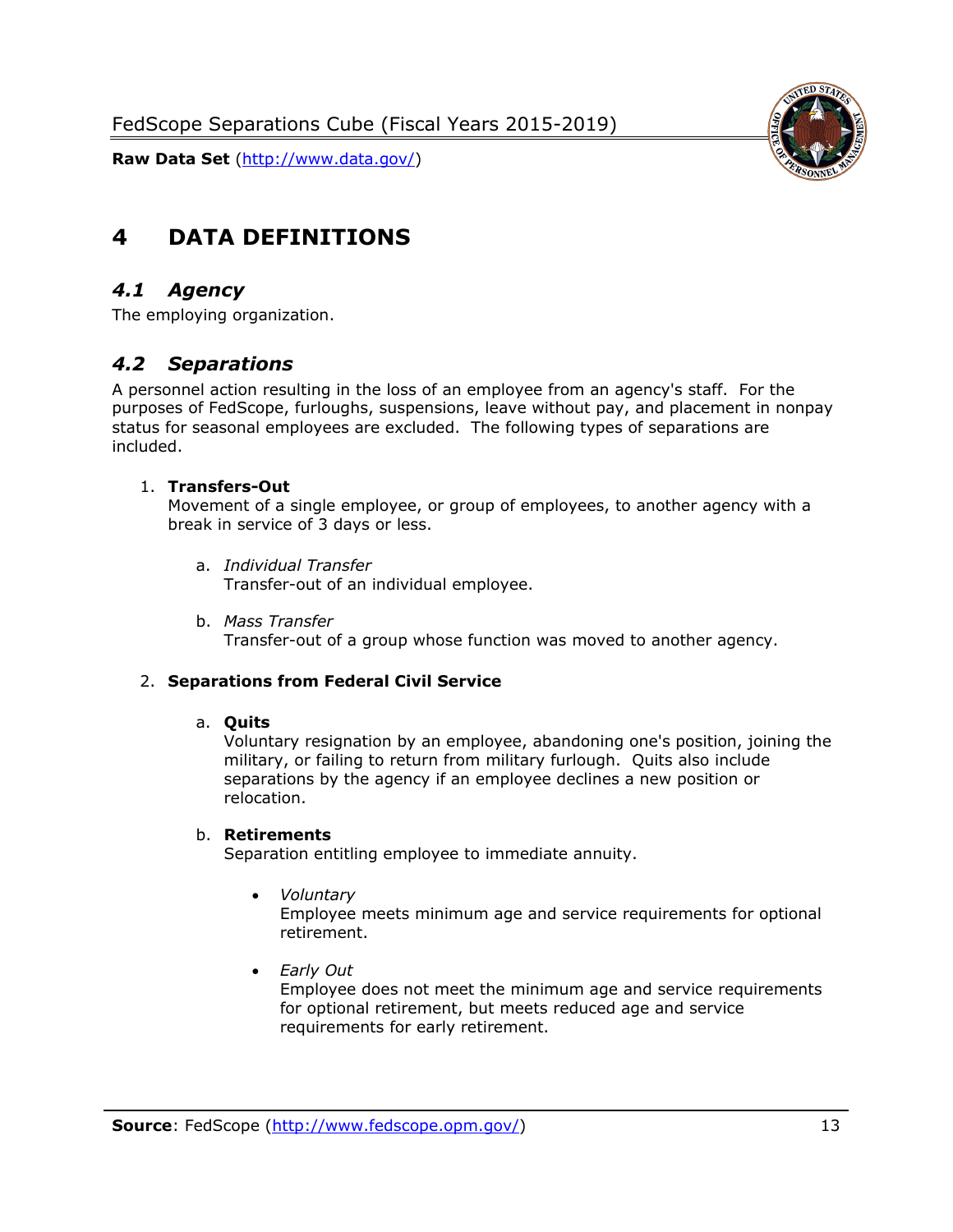

• *Disability*

Employee is found to be disabled and meets the service requirement for disability retirement.

• *Other*

Employee is involuntarily separated and meets age and service requirements for discontinued service retirement, or employee attains age requiring mandatory retirement.

#### c. **Reductions-in-Force (RIF)**

Employee separation resulting from lack of work or funds, abolition of position or agency, or personnel ceiling restrictions. Employees who resign after receipt of a RIF notice are included in this number.

#### d. **Termination**

• *Termination (Expired Appointment/Other)* Termination of a nonpermanent employee due to expiration of appointment, work, or funds. This category includes terminations for some re-employed annuitants and Excepted Service employees.

#### e. **Death**

Employee loss of life.

#### f. **Other Separations**

Separations not classified in one of the categories above.

#### <span id="page-14-0"></span>*4.3 Date*

<span id="page-14-1"></span>The date (YYYYMM format) of the personnel action ("Transfer-Outs" and "Separations").

#### *4.4 Age*

An employee's age. Age is displayed in five-year intervals, except for an initial interval of less than 20 years and a final interval of 65 years or more.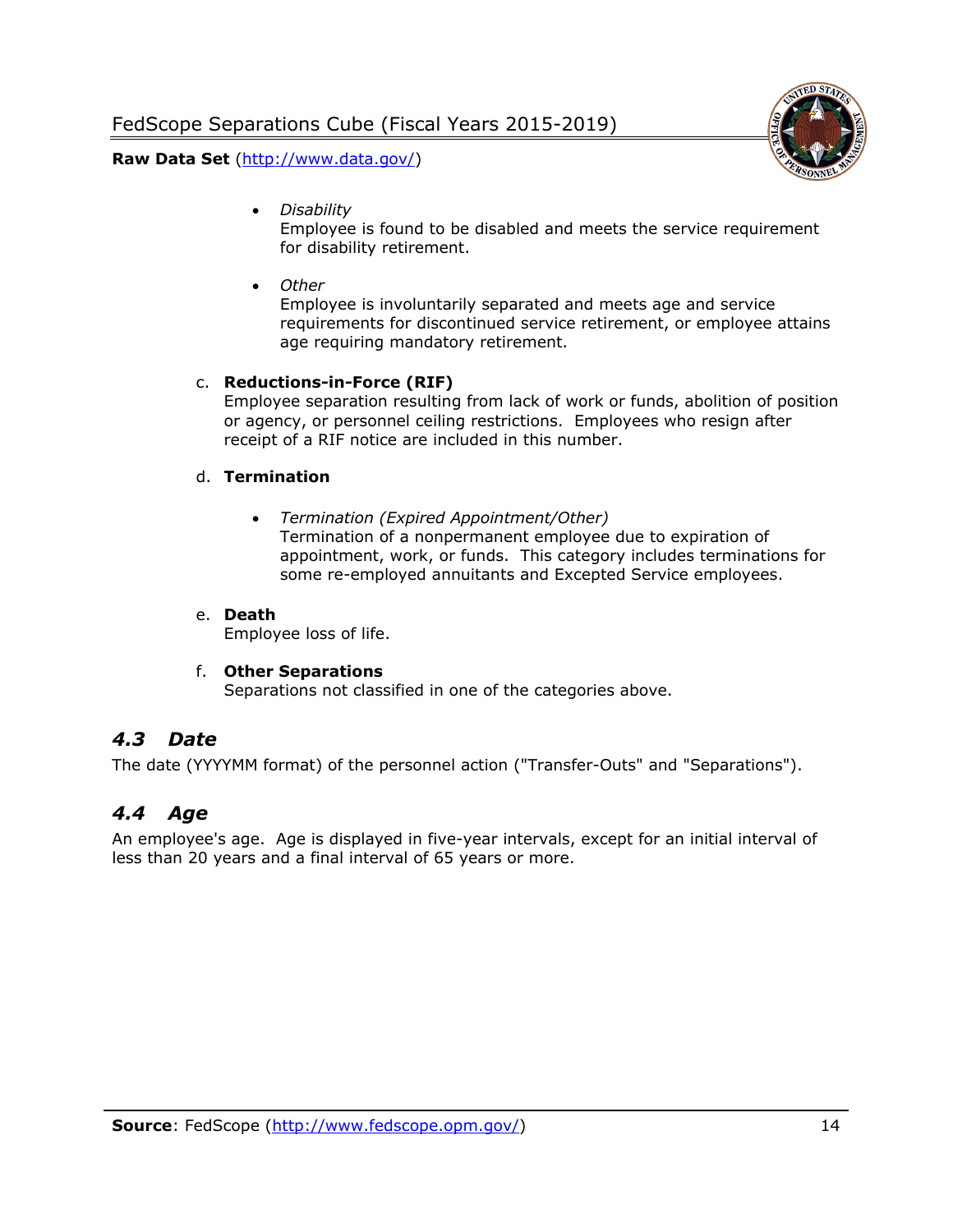

## <span id="page-15-0"></span>*4.5 General Schedule & Equivalent Grade*

The General Schedule grade for pay plans in the General Schedule and Equivalent pay plan category (See [Pay Plan & Grade\)](#page-10-0).

## <span id="page-15-1"></span>*4.6 Length of Service*

The number of years of Federal civilian employment, creditable military service, and other service made creditable by specific legislation. Length of service is grouped by five-year intervals, except for:

- a. the initial intervals of less than 1 year, 1-2 years, and 3-4 years and
- b. the final interval of 35 years or more.

## <span id="page-15-2"></span>*4.7 Location*

The official duty station of an employee. Locations in the United States are defined in terms of states. Locations outside the United States are defined in terms of countries and U.S. territories.

## <span id="page-15-3"></span>*4.8 Occupation*

<span id="page-15-4"></span>An employee's occupation as defined by the Office of Personnel Management (OPM).

## *4.9 Occupation Category*

Occupational categories are defined by the educational requirements of the occupation and the subject matter and level of difficulty or responsibility of the work.

#### <span id="page-15-5"></span>*4.10 Pay Plan & Grade*

The pay system and, where applicable, the grade used to determine an employee's basic pay rate. Grade denotes a hierarchical position in a pay plan and is sometimes referred to as level, class, rank, or pay band.

#### <span id="page-15-6"></span>*4.11 Salary Level*

An employee's adjusted basic pay, which is an annualized rate of pay. Adjusted basic pay is the sum of an employee's rate of basic pay plus any locality comparability payment and/or special pay adjustment for law enforcement officers. Salaries are grouped by \$10,000 intervals, except for an initial interval of less than \$20,000 and a final interval of \$180,000 or more.

An employee's actual earnings may be more or less than the annualized rate because of factors such as overtime, shift differentials, less than full time work, or leave without pay.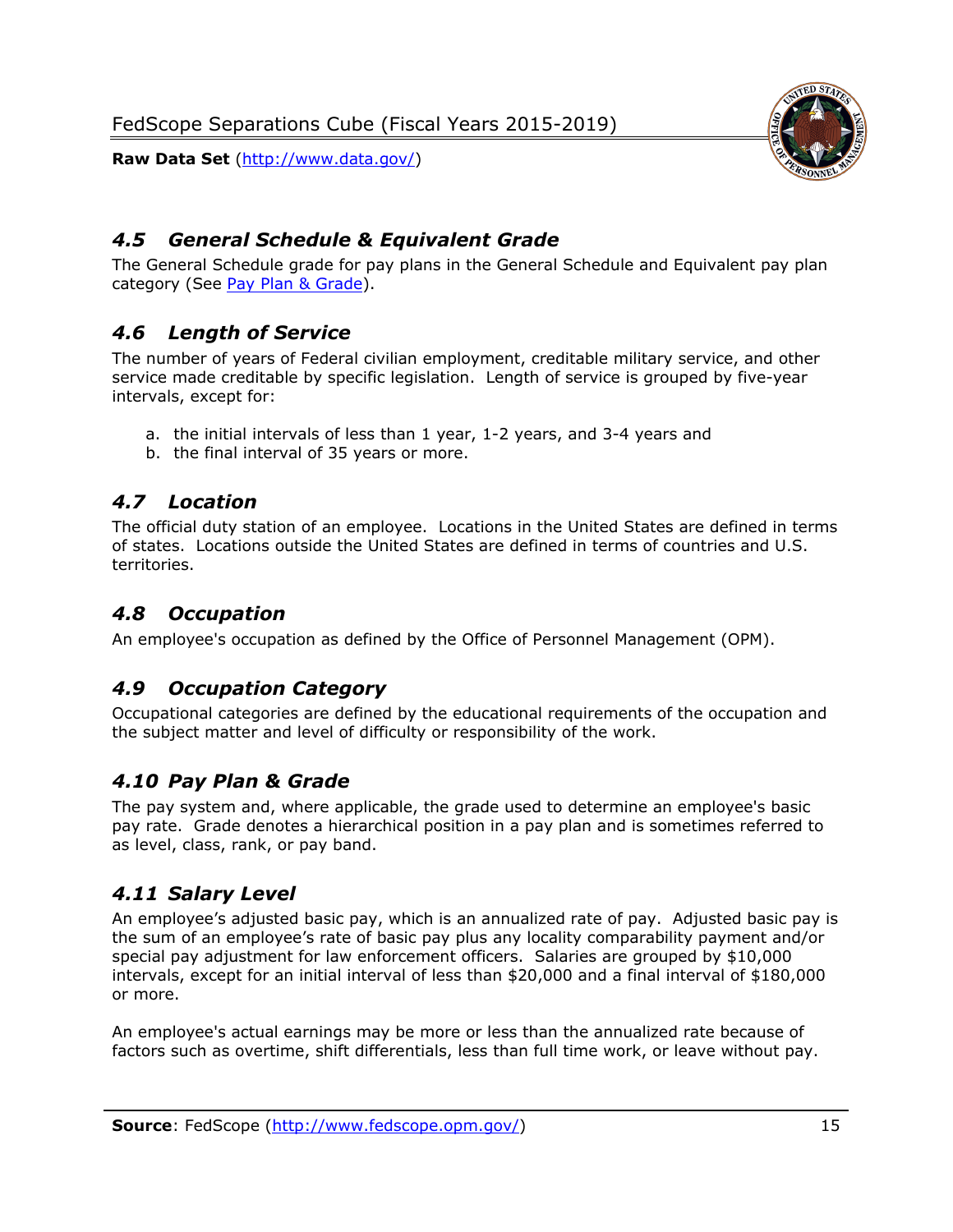

## <span id="page-16-0"></span>*4.12 Type of Appointment*

<span id="page-16-1"></span>An employee's appointment in terms of permanence and competitiveness.

## *4.13 Work Schedule*

<span id="page-16-2"></span>The time basis on which an employee is scheduled to work.

## *4.14 Count*

A measure representing the number of personnel actions ("Transfer-Outs" and "Separations") that have taken place within a given fiscal year.

## <span id="page-16-3"></span>*4.15 Average Salary*

A measure representing the average adjusted basic pay, an annualized rate of pay. Adjusted basic pay is the sum of an employee's rate of basic pay and any locality comparability payment and/or special pay adjustment for law enforcement officers.

An employee's actual earnings may be more or less than the annualized rate because of factors such as overtime, shift differentials, less than full time work, or leave without pay.

Invalid salary values are excluded from the average. A large number of invalid values could invalidate the average. To obtain counts of invalid values, display the data using the Salary Level dimension (See [Salary Level\)](#page-15-6).

## <span id="page-16-4"></span>*4.16 Average Length of Service*

A measure representing the average number of years of Federal civilian employment and creditable military service.

Invalid values are excluded from the average. A large number of invalid values could invalidate the average. To obtain counts of invalid values, display the data using the Length of Service dimension (See [Length of Service\)](#page-8-0).